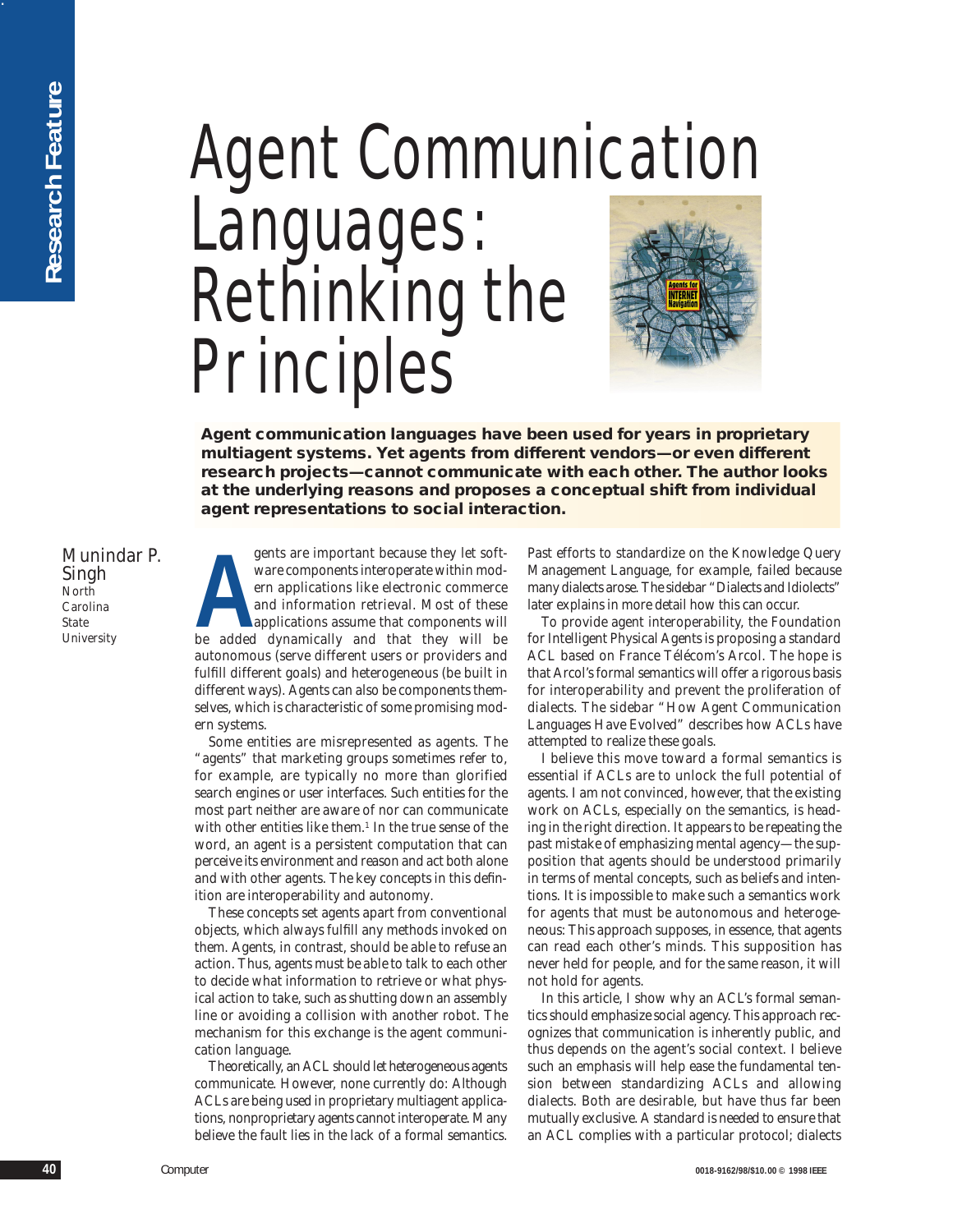## **How Agent Communication Languages Have Evolved**

Figure A shows the progression of ACLs since the early days of agents, when there was little agent autonomy, and each project would invent its own ACL. The first significant interproject ACL was the Knowledge Query Management Language, proposed as part of the US Defense Advanced Research Projects Agency's Knowledge-Sharing Effort<sup>1</sup> in the late 1980s. Several KQML dialects are still being used.

KQML includes many primitives, all assertives or directives, which agents use to tell facts, ask queries, subscribe to services, or find other agents. A sample KQML message is **(tell :sender A :receiver B :content "raining")**. The semantics of KQML presupposes a virtual knowledge base for each agent. Telling a fact corresponds to reporting on that knowledge base; querying corresponds to the sending agent's attempt to extract something from the receiving agent's knowledge base.

In the early 1990s, France Télécom developed Arcol,<sup>2</sup> which includes a smaller set of primitives than KQML. Again, the primitives are all assertives or directives, but unlike KQML they can be composed. Arcol has a formal semantics, which presupposes that agents have beliefs and intentions, and can represent their uncertainty about various facts. Arcol gives performance conditions, which define when an agent may perform a specific communication. For example, in Arcol, agent Avi can tell agent Bob something only if Avi believes it also and can establish that Bob does not believe it. Arcol's performance conditions thus require the agents to reason about each other's beliefs and intentions and behave cooperatively and sincerely.

The most recent evolution of ACLs is the draft standard proposed by the Foundation for Intelligent Physical Agents (http://www.fipa.org/). The standard is heavily influenced by Arcol, adopting the Arcol model and semantics, although it softens a few of Arcol's performance conditions. The newer versions of the standard also discuss interaction protocols—a more promising line of thought. The FIPA standard also uses Lisp-like syntactic conventions similar to KQML's. For most purposes, however, the current FIPA standard can be treated the same as Arcol.

## **References**

- 1. Y. Labrou and T. Finin, "Semantics and Conversations for an Agent Communication Language," in *Readings in Agents*, M. Huhns and M. Singh, eds., Morgan Kaufmann, San Mateo, Calif., 1998, pp. 235–242.
- 2. P. Breiter and M.D. Sadek, "A Rational Agent as a Kernel of a Cooperative Dialogue System: Implementing a Logical Theory of Interaction," in *Proc. ECAI-96 Workshop Agent Theories, Architectures, and Languages*, Springer-Verlag, Berlin, pp. 261–276.

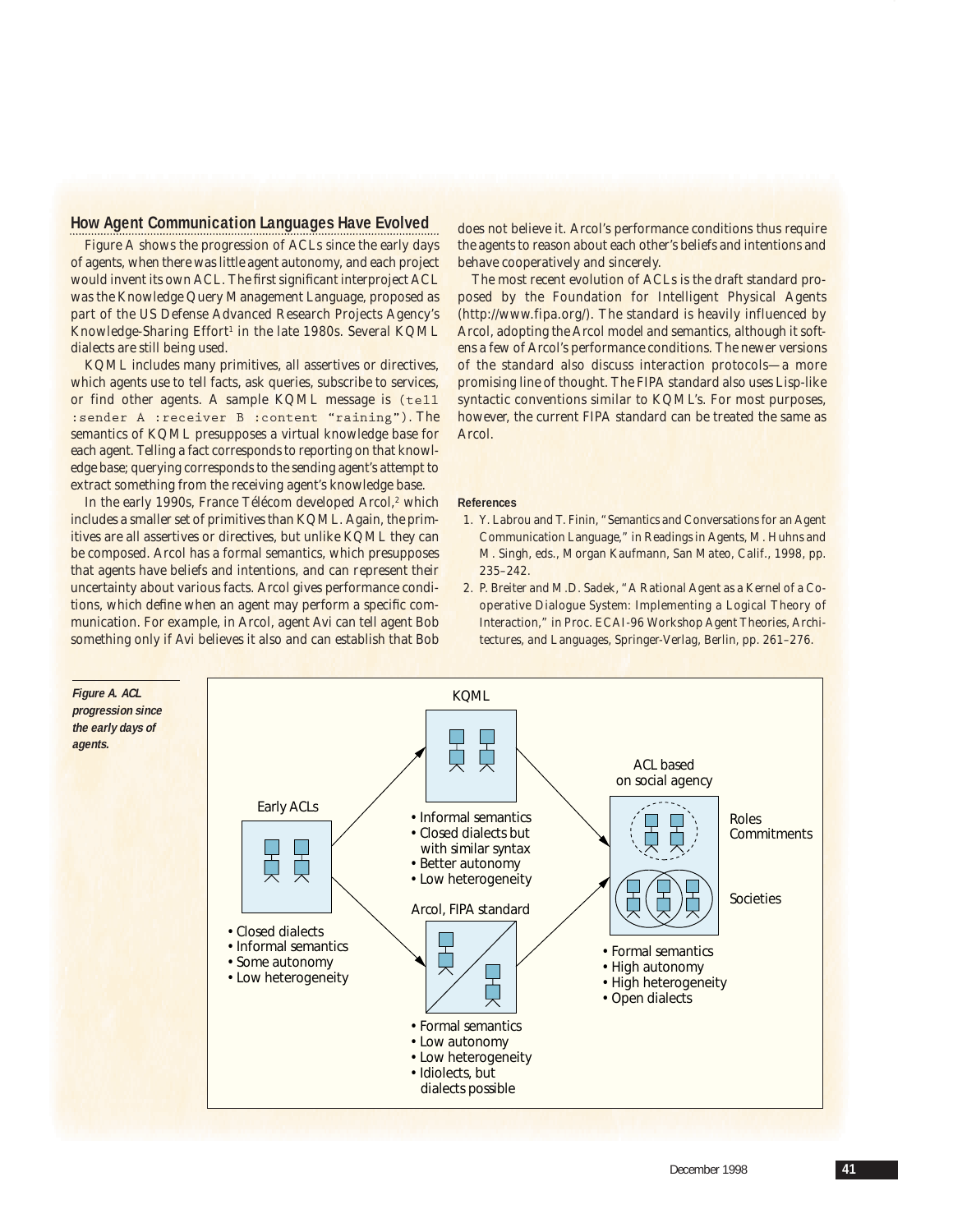

**Figure 1. The design space of agent communication languages. The region in the lower left represents existing ACLs, which follow a mental agency model. The region in the upper right represents the desired goals, which dictate a social agency model: high design and execution autonomy, high coverage (includes all significant categories of communicative acts), flexible context, semantic basis for meaning, conventional meaning type, and a public perspective.** 

are needed to address the different scenarios that can arise with heterogeneous, autonomous agents.

In making the case for social agency, I look at the demands on an ACL and examine how KQML and Arcol are handling features along two critical dimensions: meaning and agent construction.

#### **ELEMENTS OF MEANING**

When agents function together, whether to cooperate or compete, they form a *multiagent system*. Multiagent systems provide higher level abstractions than traditional distributed programming. These abstractions are closer to user expectations and allow the designer more flexibility in determining behavior. For example, instead of hardwiring a specific behavior into the agents, multiagent system designers might have the agents negotiate with one another to determine the best course of action for that situation. Thus, ACLs must be flexible enough to accommodate abstractions such as negotiation. However, the same flexibility makes it harder to nail down their semantics.

For this reason, to arrive at the meaning of a communication you must examine many elements, including perspective, type of meaning, basis (semantics or pragmatics), context, and coverage (the number of communicative acts included).

Figure 1 shows the elements in this dimension. The region in the lower left characterizes existing ACLs, such as KQML and Arcol.

#### **Perspective**

Each communication has potentially three perspectives: the sender's, the receiver's, and the society's (that of other observers). The first two represent a *private* perspective. The third is a *public* perspective the perspective of the multiagent system—available to all—as opposed to that of the individual agents.

Whose meaning should a language primarily reflect? As Figure 1 shows, both Arcol and KQML emphasize the private perspective. In fact, they are concerned only with the sender's perspective. This goes against the literature on human discourse (the very model that mental agency supposedly follows), which advocates treating the sender and receiver as equal partners.

For an ACL to be a true lingua franca, it must be *normative—*correctly designed agents must comply with the ACL so that agents from different design environments can understand each other. A normative ACL, in turn, must rely on some standard to ensure that different implementations preserve that ACL's meaning. To be effective, such a standard must provide some way to test for compliance. If an interaction breaks down, you should be able to determine which component failed (is not complying). If you cannot determine compliance, the standard is useless.

Furthermore, for compliance to be testable the ACL's semantics must have a public perspective. That is, it must emphasize social agency.

In fact, private perspectives are simply approximations of the public perspective. They merely have a role in determining how the agents decide what to communicate and how it is to be interpreted. An agent's designer may use the private perspectives, but only to set up the agent's beliefs and intentions so that its public behavior will comply with the standard.

## Type of meaning

The formal study of language has three aspects. *Syntax* deals with how the symbols are structured, *semantics* with what they denote, and *pragmatics* with how they are interpreted and used. Meaning is a combination of semantics and pragmatics.

Pragmatics includes considerations external to the language proper, such as the mental states of the communicating agents and the environment in which they exist. Consequently, pragmatics can constrain how agents relate to one another and how they process the messages they send and receive. When the agents are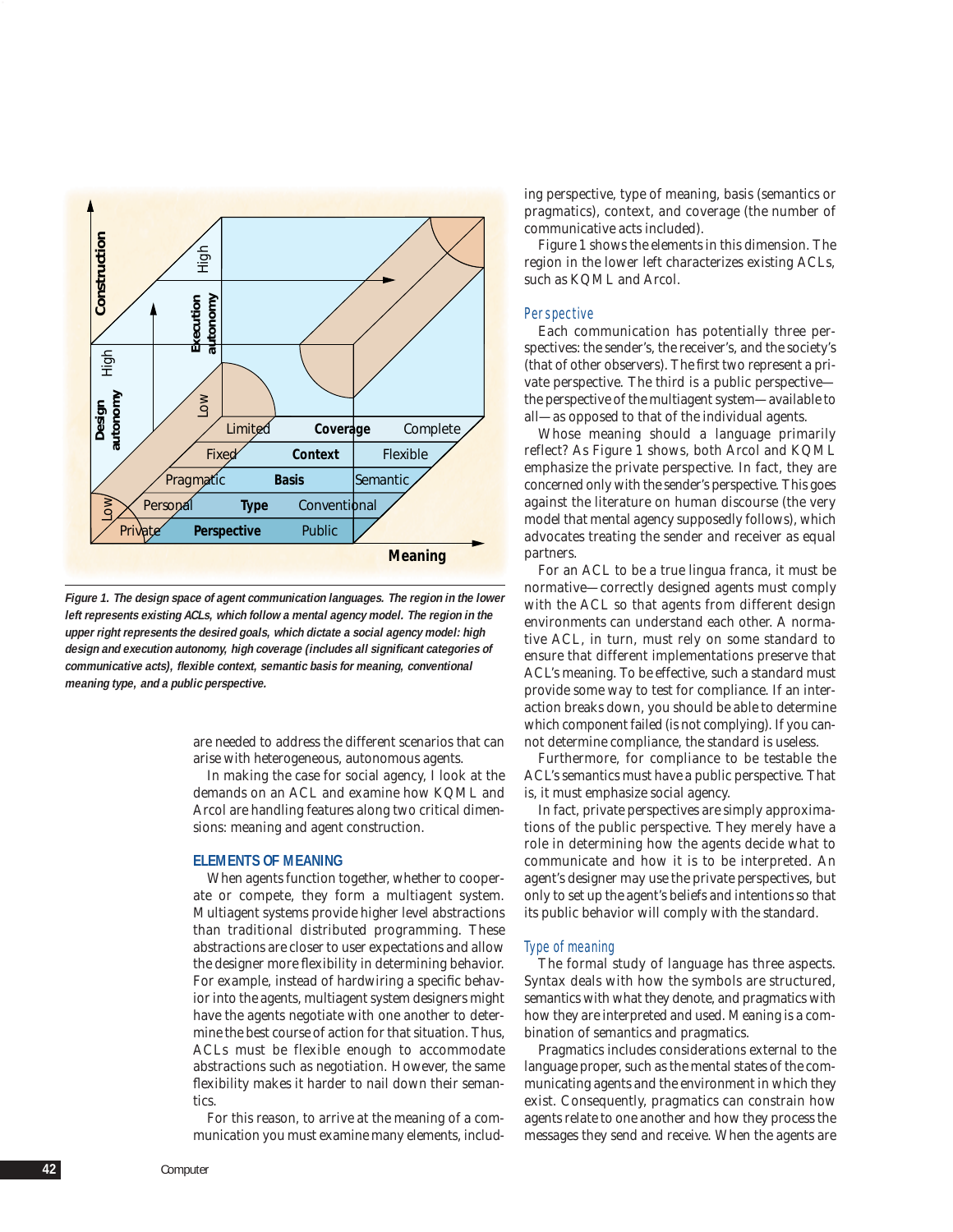not fully cooperative or cannot determine implications as well as humans, they cannot meet the pragmatic requirements. If these requirements are an essential part of the ACL, no one can correctly apply it.

As Figure 1 shows, both Arcol and KQML emphasize pragmatics. In Arcol, an agent must make only *sincere contributions*(assertives that are believed true, requests that it intends should succeed) and may assume that other agents also make only sincere contributions. Consequently, you cannot use Arcol in settings where sincerity cannot be taken for granted—for example, in electronic commerce or, broadly, in negotiation of any kind.

# Semantics versus pragmatics

A perspective can be combined with a type of meaning, either personal or conventional. In *personal* meaning*,* the meaning of communicative acts (described later) is based on the *intent* or interpretation of either the receiver or the sender. For example, the receiver may understand an act as a directive (purge this file) when it is syntactically an assertion (this is an old file) because the receiver is able to infer something from what the sender is saying.

Both Arcol and KQML emphasize a personal meaning, which can lead to problems. Even the recently proposed formalization of KQML2 remains focused on personal meaning, although it considers the effect of a message on the receiver.

Consider Arcol's **inform** construct, which is supposed to merely give information. However, suppose an agent is to inform another agent that it is raining, but lacks either a belief in this statement or an intention to convey that belief to the receiving agent. Does an **inform** action take place? Traditional approaches offer no clear answer.

In *conventional* meaning, the meaning of communicative acts is based on usage conventions. The very idea of a lingua franca presupposes a well-defined conventional meaning. Indeed, language is nothing *but* a system of conventions, and they have proved to have considerable force. If you bid for an expensive item at Sotheby's, for example, you are liable for the price even if you didn't intend to pay.

By violating the idea of conventions, traditional approaches go against the wisdom of having different labels for communicative acts. KQML-based agents are notorious for replacing all their communicative acts with variants of the **tell** construct—KQML's version of Arcol's **inform**. Likewise, in Arcol, **requests** corresponds to **informs** of a certain kind. That is, if agent Avi is informed that agent Bob needs some information, Avi would supply that information as if Bob had requested it.

Thus, although traditional ACLs have different communicative acts, they are not capturing different conventions, but rather providing convenient abbreviations.

#### **Context**

In general, you cannot understand a communication without looking at its context the agent's physical or simulated environment. Social context is central to the goals of an ACL. For agents, the social context need not be quite as subtle as it is for humans; it must determine only what agents expect of one another in their range of response, sincerity, and so on.

As Figure 1 shows, both Arcol and KQML have a fixed context, partly because both languages have too many constraints and partly because they are inflexible. For example, by imposing the pragmatic requirement to be cooperative, Arcol requires the informing agent to believe the proposition being asserted is true; the informed agent to not already believe it; and the informer to intend that the informed agent come to believe it.

These requirements may not be acceptable in certain contexts. For example, suppose agent Avi wishes to repeat the conclusion of its negotiations with Bob with the phrase: "Okay, so the price is \$5." Avi may communicate this only to formally conclude the negotiations even though it believes Bob already agrees. In Arcol, Avi would be unable to make this communication because it would violate a key prerequisite—that Avi believes Bob does not believe the price is \$5.

#### Coverage of communicative acts

When heterogeneous, autonomous agents exchange information, the meaning of the exchange is characterized by *communicative acts*. For most computing scenarios, these acts fall into one of seven categories:

- *Assertives*, which inform: The door is shut.
- *Directives*, which request: Shut the door—or query: Can pelicans fly?
- *Commissives*, which promise something: I will shut the door.
- *Permissives*, which give permission for an act: You may shut the door.
- *Prohibitives*, which ban some act: You may not shut the door.
- *Declaratives*, which cause events in themselves: I name this door the Golden Gate.
- *Expressives*, which express emotions and evaluations: I wish this door were the Golden Gate.

Communicative acts can be put into a stylized form like "I hereby request . . . " or "I hereby declare . . . ". This grammatical form emphasizes that through language you not only make statements but also perform

**In general, you cannot understand a communication without looking at its context—the agent's physical or simulated environment.**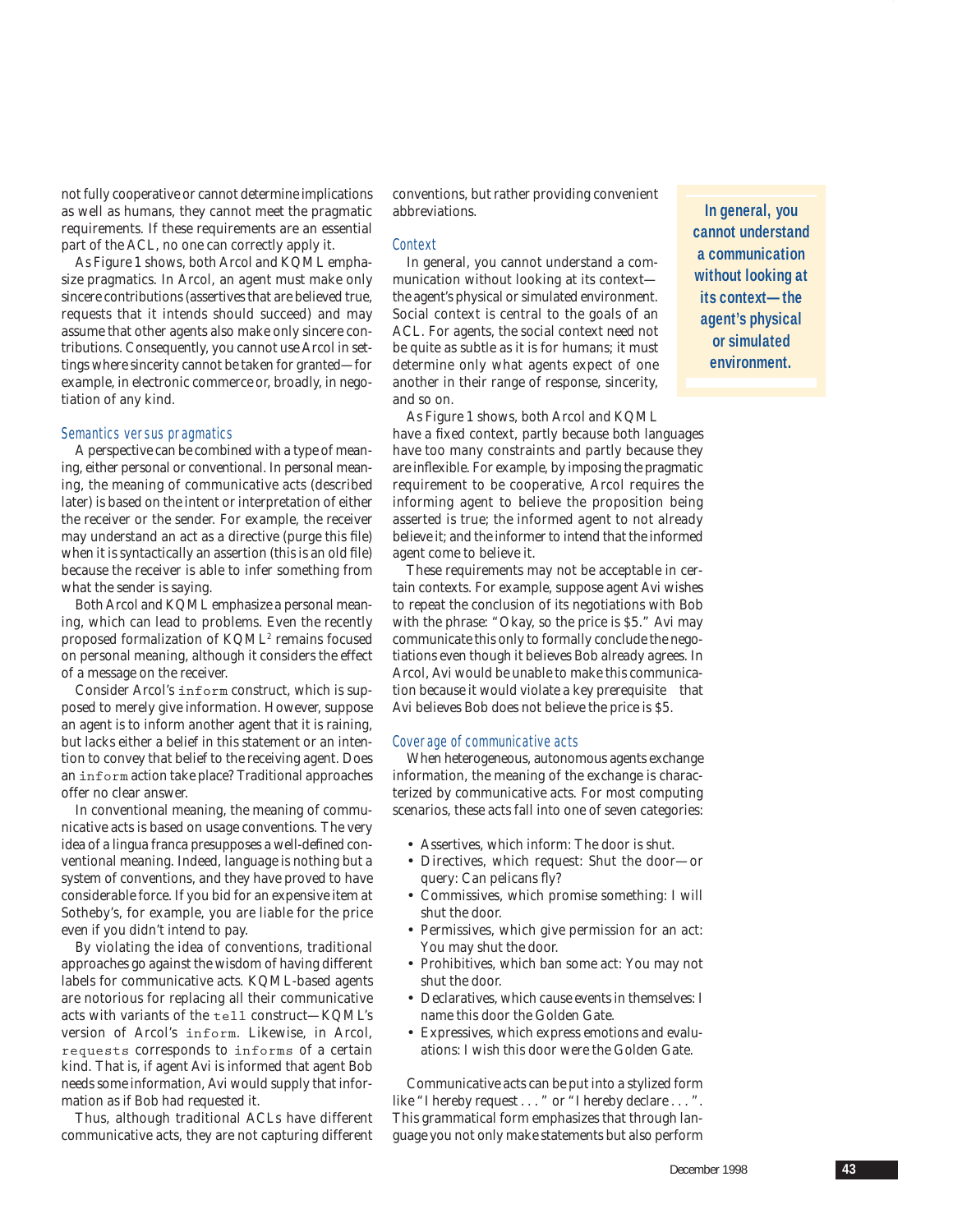

**Figure 2. Why you cannot determine compliance under the mental agency model. You cannot determine whether agent Avi is compliant in sending the inform message, because there is no way to determine whether Avi believes it is raining. Similarly, the request is problematic, because there is no way to determine whether Avi believes Bob can make it rain. The same is true for the wish message. The other messages have a similar fate, although most wouldn't fit in traditional ACL syntax anyway.** 

actions. Acting by speaking becomes the essence of communication. For example, when a justice of the peace declares a couple man and wife, she is not only reporting their marital status, but also changing it. (For that reason, communicative acts are sometimes called *performatives*.)

As Figure l shows, Arcol and KQML have limited coverage; all primitives are either assertives or directives. In Arcol, you can simulate commissives using other acts. You can also reduce all acts to assertives, but using only the restricted meanings Arcol has for these categories. For example, a request in Arcol is the same as conveying to the receiver that the sender intends for it to perform the given action.

Although ACL designers should not try to anticipate all possible applications, they should be able to include acts from all seven categories because agents need them to enter into and manage more complex social relationships. Interacting with the underlying information system, for example, is important in many applications. This requires some way to initiate and maintain sessions, and authorize and commit to actions.3 Commissives are essential for the agents to promise. Permissives and prohibitives let agents create or deny authority. Declaratives aid in appointing an agent as a representative or a group leader. And expressives let an agent convey evaluations and approvals. (This last category, although now rarely used, is likely to become more important when emotional agents become more common.)

#### **AGENT CONSTRUCTION**

Every ACL semantics must implicitly or explicitly embody some agent model. However, ACLs vary in what they emphasize (an individual agent's mental state or the social aspects of communication) and in how much design and execution autonomy they give an agent. Figure 1 shows how existing ACLs like KQML and Arcol handle the elements of agent construction.

#### Mental versus social agency

Mental agency emphasizes an agent's mental state, typically described as beliefs and intentions. Social agency regards agents as social creatures that interact with one another. As Figure 1 shows, both Arcol and KQML promote mental agency.

Mental states include

- *beliefs,* which characterize what an agent imagines its world state to be;
- *goals*, which describe what states the agent would prefer;
- *desires*, which describe the agent's preferences, sometimes with motivational aspects; and
- *intentions*, which characterize the goals or desires the agent has selected to work on.

Mental agency presupposes the *intentional stance,* which is the doctrine that you can describe any system using terms such as beliefs and intentions.<sup>4</sup> This is a compelling view because it says that modelers can create an agent using intentional terms. However, it does not solve the practical problem of how to determine the unique beliefs and intentions of an arbitrary agent just from its design and environment.

Consider the snippets of code for Agent Avi in Figure 2. How can you say whether or not Avi believes it is raining? Suppose you say that only agents with an explicit string **raining** in the data structure **beliefs** believe that it is raining. With that criterion, you eliminate a large subset of practical agents, because most agents do not carry a **beliefs** data structure. Moreover, if two agents did have a **beliefs** data structure and the structures were the same, the agents could act differently enough because of differences in their programs or other data structures—that you couldn't say for sure whether they have the same beliefs.

On the other hand, without an explicit representation, anyone can claim anything about an agent's beliefs. For this reason, mental agency alone cannot provide the normative basis for an ACL semantics.

Each communicative act in Figure 2 poses a challenge for languages that promote mental agency. Traditional approaches also ignore whether Bob can really make it rain (when requested or permitted) or stop the rain (when prohibited); whether Avi can make it rain (when he promises); and whether Avi has the authority to permit or prohibit any of Bob's actions or to name weather conditions.

Ultimately, traditional ACL approaches conclude that if Avi's designer wants it to comply, it does. This is profoundly unsatisfactory, because it means that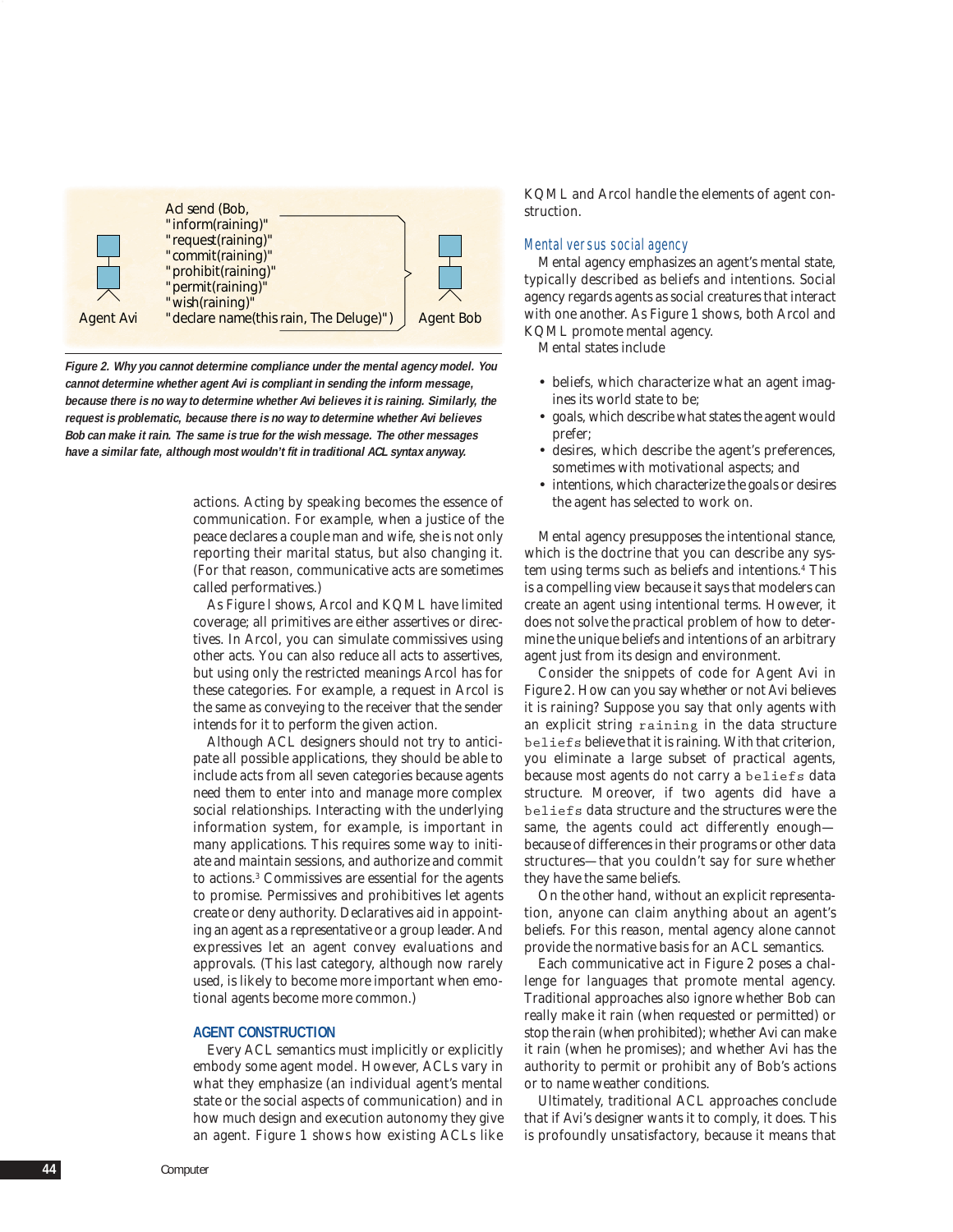compliance depends on neither the agent's behavior nor its design, but on how the design is documented. This position is conceptually and practically incoherent, because it means that any designer who cares to insert a comment saying "This program is correct" is freed from establishing its compliance.

A more promising approach is to consider communicative acts as part of an ongoing social interaction. Even if you can't determine whether agents have a specific mental state, you can be sure that communicating agents are able to interact socially. This is analogous to the distinction between an object's behavior (external) and state (internal). Interfaces in traditional software design are based on behavior, although state representations may be used to realize the desired behavior.

Practically and even philosophically, the compliance of an agent's communication depends on whether it is obeying the conventions in its society, for example, by keeping promises and being sincere.

#### Design autonomy

Design autonomy minimizes requirements on agent builders, thus promoting heterogeneity (the freedom to have agents of different design and construction). This, in turn, leads to a wider range of practical systems. For example, in a traditional setting, a Web browser can be implemented in any way as long as it follows the standard protocols.

Traditional approaches such as Arcol and KQML require agents to be implemented using representations of the mental concepts. As Figure 1 shows, this requirement reduces design autonomy. Agents may have to have beliefs and intentions, be able to plan and perform logical inferences, or be rational. These constraints also preclude many practical agent designs because you cannot uniquely determine an agent's mental state.

#### Execution autonomy

Execution autonomy corresponds to an agent's freedom to choose its own actions. An ACL can limit execution autonomy by requiring agents to be sincere, cooperative, benevolent, and so on. Execution autonomy is orthogonal to design autonomy because agents of a fixed design can have actions their designers cannot control; likewise, agents of diverse designs can have controllable actions. For example, two users with the same Web browser can still act differently, and those with different browsers can act the same if the browsers have similar functionality.

As Figure 1 shows, execution autonomy is low in Arcol; indeed, the language constrains agents to behave in ways many people could not emulate: Arcol agents must always speak the truth, believe each other, and help each other. This is appropriate for user interfaces—Arcol's original application domain because the computational agent deals only with one other agent, the user. However, in other applications, this low autonomy means that Arcol can be applied only if the agent designers themselves subvert its semantics.

KQML, on the other hand, does not demand any specific form of sincerity or helpfulness and therefore better preserves execution autonomy. The historical reason for this difference is that KQML was designed for interoperation (although it failed), whereas Arcol was designed as a proprietary language for a specific system. Arcol designers reduced autonomy to suit that system, which simplified that system's design.

#### **TOWARD SOCIAL PRINCIPLES**

If, as Figure 1 shows, you assume that the ideal ACL would take a public perspective, emphasize conventional meaning, avoid pragmatics, consider context, and include all major communicative acts, you would be advocating a model that endorses *social agency*.

In an effort to move ACLs more closely toward that ideal, my colleagues and I at North Carolina State University are developing an approach based on societies of agents.

#### Protocols and societies

In our approach, agents play different roles within a society. The roles define the associated social commitments or obligations to other roles. When agents join a group, they join in one or more roles, thereby acquiring the commitments that go with those roles. The commitments of a role are restrictions on how agents playing that role must act and, in particular, communicate. In general, agents can operate on their commitments by manipulating or even canceling them.

These operations enable flexible behavior, but are themselves constrained by metacommitments to ensure that arbitrary behaviors do not result. Consequently, we specify protocols as sets of commitments rather than as finite state machines. Such protocol specifications can accommodate the kinds of exceptions that arise in multiagent systems.

Suppose that agent Avi is a seller and agent Bob is a buyer. Our protocol could include the following actions:

- Avi must respond to requests for price quotes (a form of cooperative behavior).
- Avi's price quotes issued to different agents within a specified period must be the same (sincerity).
- If Bob agrees to buy at a price, its check won't bounce (keeping promises).
- Avi will honor a price quote, provided Bob

**Our framework presupposes a richer infrastructure for agent management, which we term society management.**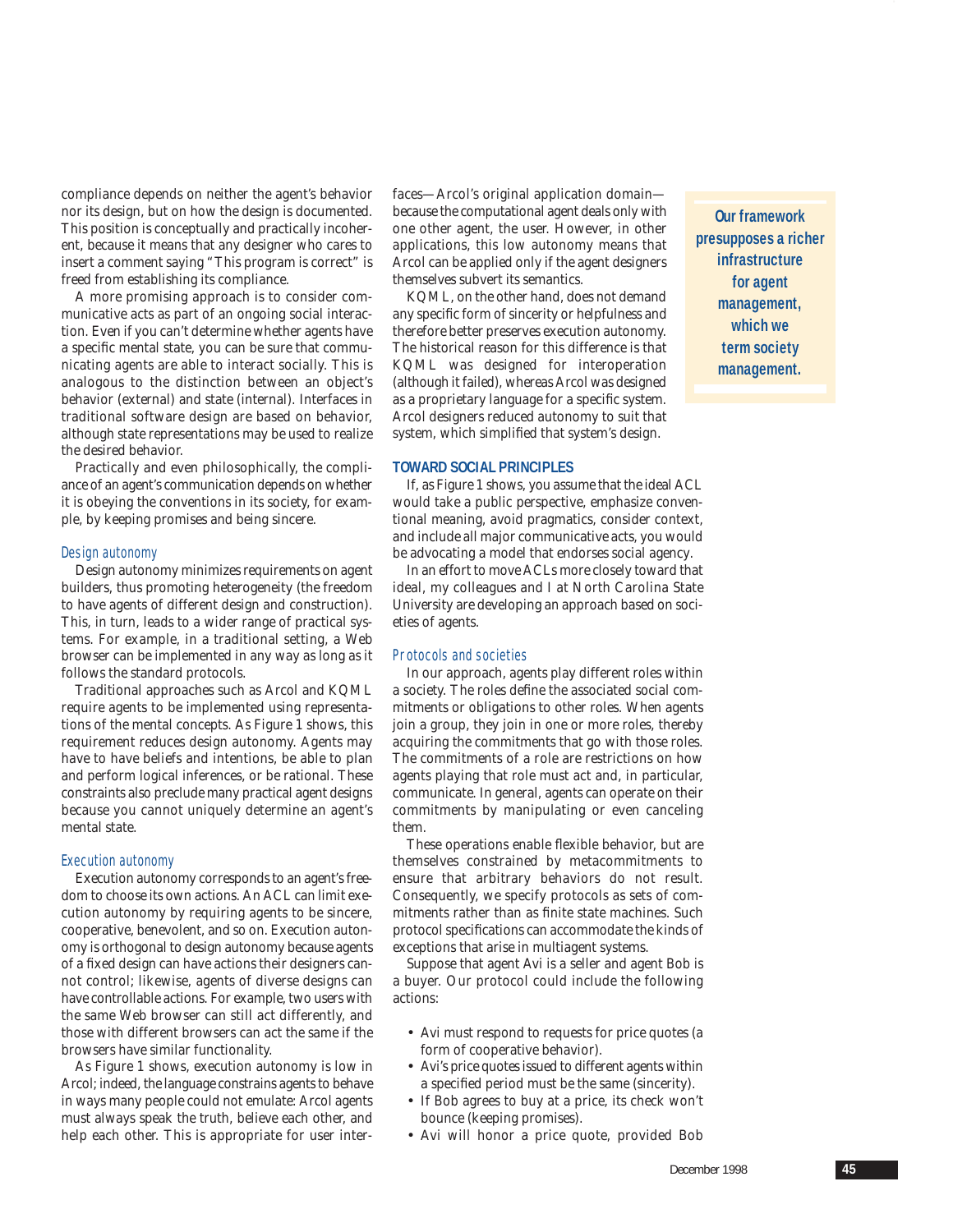responds within a specified period (keeping promises).

Designers can create specific protocols, and hence societies, for different applications such as electronic commerce, travel applications, industrial control, logistics, and student registration. As societies are designed, we envision that their specifications would be published.

Different vendors could supply agents to play different roles in these societies. Each vendor's agent would have to comply with the protocols in which it participates. Because protocol requirements would be expressed solely in terms of commitments, agents could be tested for compliance on the basis of their communications. This means the implementation need not be revealed, which is an important practical consideration (for example, to protect trade secrets). Also, because agents participate in a society, the society supplies the social context in which the communications occur. Thus, communicative acts can be more expressive and powerful because designers who agree on a standard society can assume a lot more about each other's agents.

Our framework presupposes a richer infrastructure for agent management, which we term *society management*. This infrastructure supports the definition of commitments, roles, and groups, as well as operations for agents to join a society in specific roles, to

## **Dialects and Idiolects**

When agents from different vendors—or even different research projects—attempt to parse each other's messages, they cannot understand them correctly. This happens for two reasons. First, the receiving agent may not recognize the applicationspecific terms the sending agent is using to communicate. Second—and perhaps more important even basic communication components are not uniformly understood. Both these problems stem from differing interpretations of key concepts, and the result is the evolution of multiple dialects within a language.

Idiolects—a variant of a language specific to one agent—result when the language emphasizes private perspective and personal meaning, as described in the main text. When only the private perspective is considered, an agent can produce or interpret messages as it unilaterally sees fit. Such an agent follows the philosophy of Lewis Carroll's Humpty Dumpty: Words mean exactly what I want them to. And communicating agents suffer the same problem as Alice, who failed to understand much of what Humpty Dumpty said.

change roles, and to exit the society. Our framework also promotes execution autonomy. For example, Avi might only make assertions that it believes others don't already believe, whereas Bob may not restrict itself in such a manner. In general, the agents can act as they please provided they obey the restrictions of the societies they belong to and the protocols they follow.

#### **Challenges**

Our society-based approach avoids the problem of idiolects described in the sidebar "Dialects and Idiolects" because the essential semantic components act as normatives for agent behavior. Designers can create and popularize specialized societies—those that support more restrictive protocols for specific applications. When a protocol explicitly involves mental concepts (for example, by requiring a role to be sincere), it must also give some criteria to evaluate an agent's beliefs.

As such, our approach actually encourages dialects. The difference from the dialect problem described in the sidebar is that dialects in our approach have a social semantics and are not proprietary. Designers can define societies of their liking and implement agents to play appropriate roles in them. However, designers also know ahead of time the precise differences among dialects, and can expect their agents to communicate successfully with agents from other societies only to the extent that their dialects agree. Dialects of this variety enable the context sensitivity that is essential to building significant applications. Such dialects are good. The problem with traditional approaches is not the use of dialects per se, but that the dialects are arbitrary and cannot be adequately formalized in the chosen framework.

We envision the design and establishment of societies as essentially a community effort, much like Internet evolution. Protocols will spread much like the proliferation of network protocols, markup languages, and e-mail data formats: When enough vendors support a protocol, it will become a worthwhile target for other vendors.

The challenge thus becomes finding an approach that is normative at the society level and preserves some of the intuitions behind the high-level abstractions such as beliefs and intentions. Such an approach would provide a canonical form of protocols and a canonical definition for the different communicative acts. There are two obvious solutions. The first is to have a purely behavior-based approach, but this may limit the ability to describe complex agent states. The second is to have a purely mentalist approach, which as I have described, reduces agent design autonomy and is inherently noncanonical.

A third, less obvious, approach is to combine social commitments with a public perspective on the men